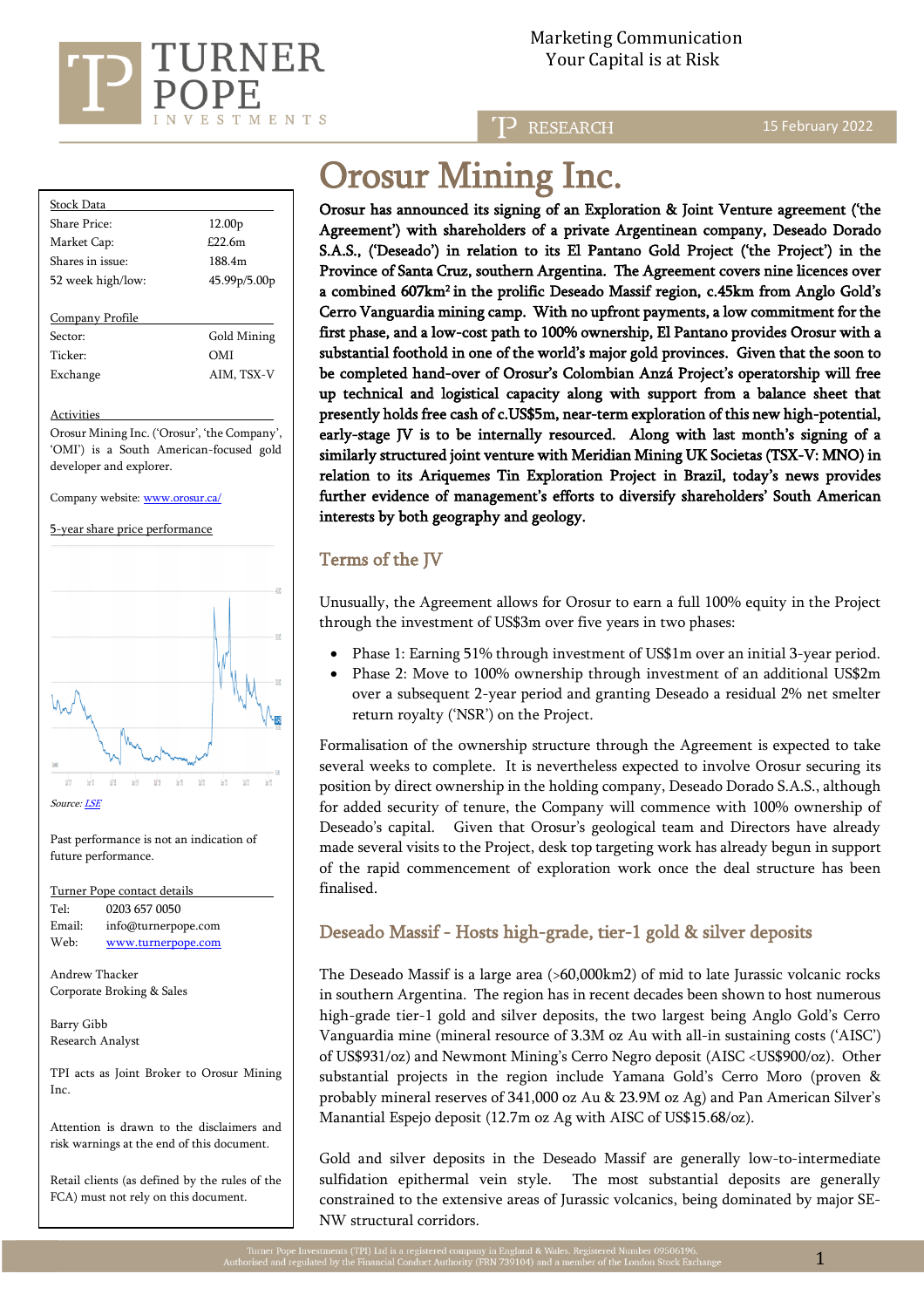



Source: Orosur[, RNS of 15 February 2022](https://www.londonstockexchange.com/news-article/OMI/argentina-update/15328360)



Source: Orosur[, RNS of 15 February 2022](https://www.londonstockexchange.com/news-article/OMI/argentina-update/15328360)

### The El Pantano Project - Comprising nine contiguous exploration licences

ENTS

M

The Project and the terms of the JV agreement are in line with Orosur's strategic plan of gaining access to very large parcels of highly prospective exploration ground in proven geological provinces, safe in mining-friendly jurisdictions and near to existing production, at very low cost. Contrasting sharply with Colombia, Argentina is presently Latin America's most economical region for mining exploration. Hit by deep recession and a currency (the peso) that has suffered successive devaluations, the country offers high availability of cheap but relatively experienced labour while its extensive southern plains feature flat treeless open terrain. Significantly also in this respect, El Pantano's ESG appears to already be relatively locked-in, given that the entire landscape was devastated by Monte Hudson's 1991 volcanic eruption (one of the twentieth century's largest) that covered a radial area of 1000km to the east across the Argentine Patagonic meseta, leaving it without any agricultural use whatsoever in the process.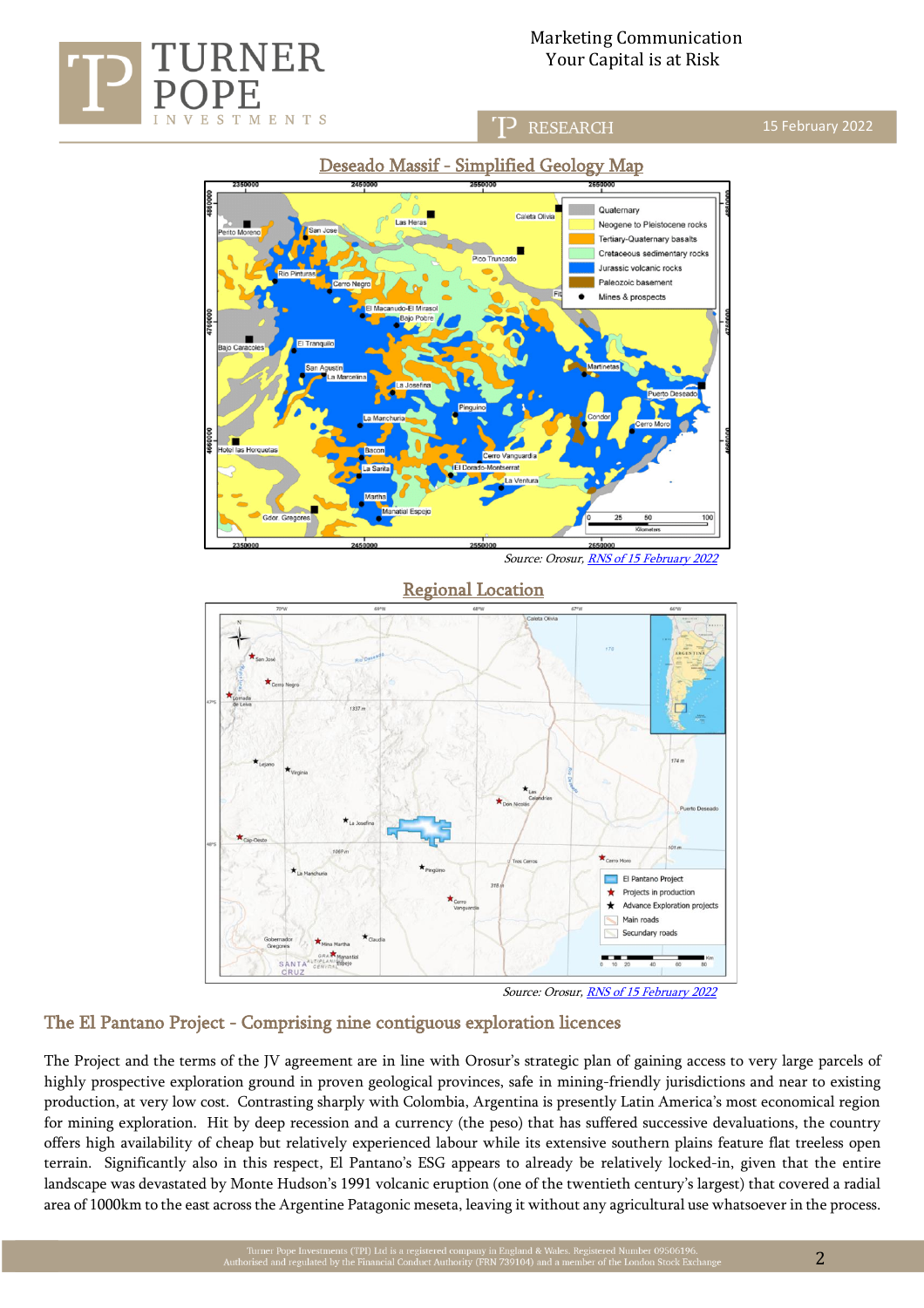

## Marketing Communication RNER Your Capital is at Risk

**RESEARCH** 

15 February 2022

Jurassic volcanic rocks that are known to be the primary host of gold and silver mineralisation across the Massif almost completely dominated the Project area. Moreover, a relatively low level of historical exploration than might otherwise have been expected for a region with such attractive geology, can seemingly be attributed to its widespread covering of late basalts (hard, black volcanic rock) as well as the prospect's exceptionally remote location.

Significantly, preliminary field inspections undertaken by Orosur's geological team, have noted large erosional windows within this cover that expose extensive areas of prospective volcanics, swarms of gold bearing quartz veins and areas of pervasive silicification all within a major SE-NW regional structure that is clearly evident on regional government airborne magnetic data. Thus, despite being at an early stage, the Project demonstrates lithological and structural components necessary for the development of gold and silver mineralisation. Although short days will limit the extent of work carried out during the midwinter months (June to August), management expects completed ground magnetics/sampling etc. during this time to open opportunity for drilling to commence in September of this year.





Source: Orosur[, RNS of 15 February 2022](https://www.londonstockexchange.com/news-article/OMI/argentina-update/15328360)



El Pantano Project - Regional aeromag data showing clear SE-NW structural corridor

Source: Orosur[, RNS of 15 February 2022](https://www.londonstockexchange.com/news-article/OMI/argentina-update/15328360)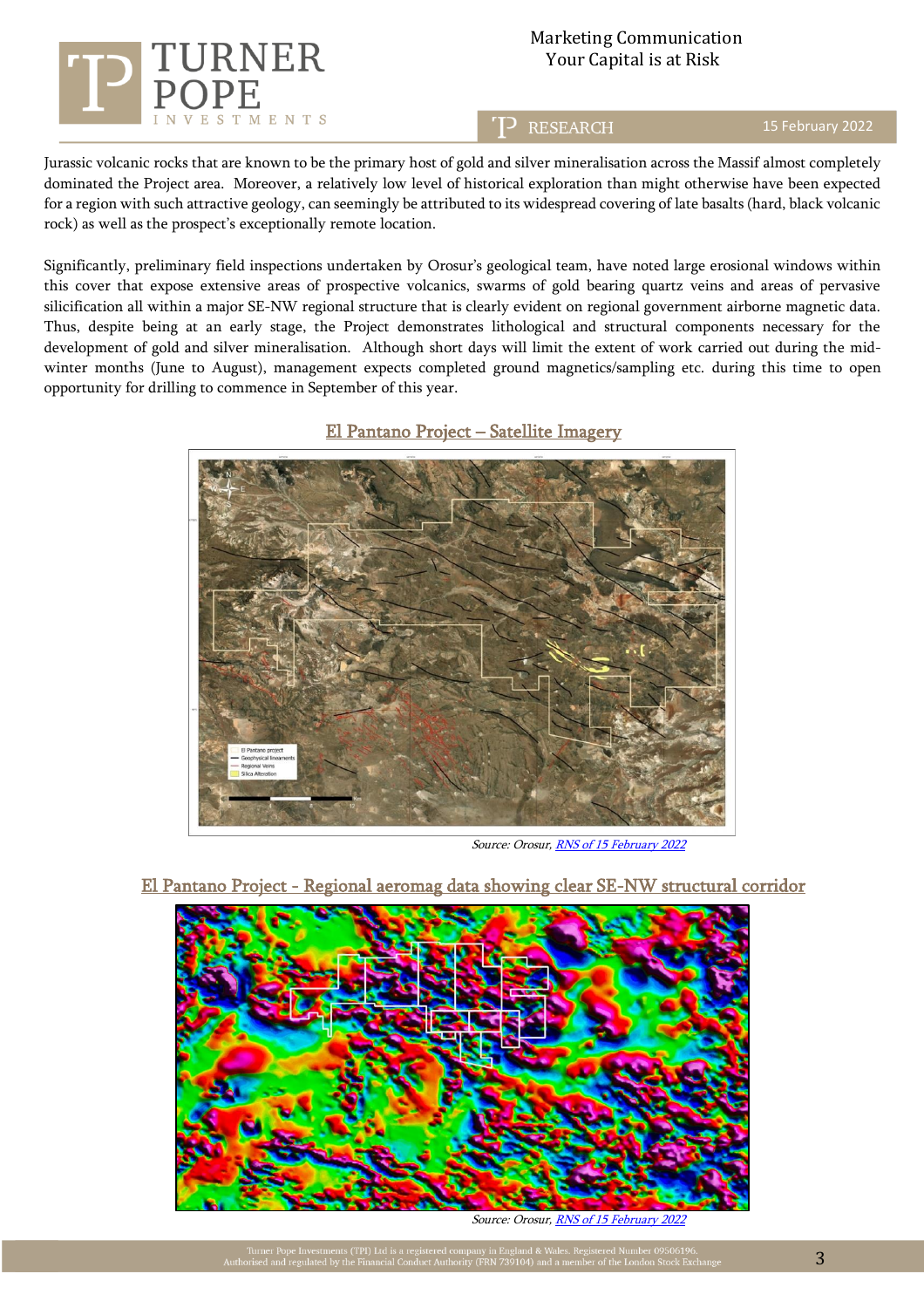Marketing Communication Your Capital is at Risk

**RESEARCH** 

15 February 2022

## With imminent hand-over of Anzá's operatorship, Orosur is now maximising shareholder opportunity

**ENTS** 

Although Orosur's flagship Anzá Project must continue to dominate share price sentiment at this time, the addition of the El Pantano and Ariquemes projects now offer shareholders desired diversification by geography and geology.

The fact that Minera Monte Águila elected to exercise its right to assume operatorship of Anzá at such an early stage must be interpreted as a very positive endorsement for the project. Orosur's Board had repeatedly noted that majors like Newmont and Agnico need big projects (i.e., a +5 million oz. Au field) and would therefore hold off any decision to assume control until gaining sufficient comfort that such potential exists. Its decision may have been influenced by Los Cerros Limited (ASX: LCL), who's nearby Quinchia Project in the Mid-Cauca gold belt on 21 January 2021 reported drilling from their Tesorito South porphyry target with exceptional intercepts, including  $102m \omega$  2.11 g/t Au from 28m.

Having already seen drilling demonstrate a significant underlying resource at APTA, with subsequent regional mapping suggesting possibility for multiple repetitions along strike, it would now be something of a surprise if development is not moved into a much higher gear. Given that Orosur will no longer be overseeing the onsite work investors understand they will receive less regular drilling updates going forward. But given that that the Group still controls 100% of the licences, data from completed holes submitted for 43-101 resource assessment will nevertheless be available for publication, as well as any formal decision to accelerate the development phases. September 6<sup>th</sup> is the anniversary date for the current Year 4 of the project (highlighted in yellow below) with qualifying expenditure of US\$4m. Given Agnico's apparent wish to accelerate development, the triggering of Phase 2 in the coming months is a possibility which would result in Orosur receiving a further US\$2m payment from Newmont/Agnico before this date. This, together with a presently strong cash position and the fact that the two newly acquired early-stage projects incurred very low entry costs with only limited burn anticipated for the first two or three years of operation, suggests management remains comfortable with the Group's balance sheet at this time.

| -----<br>------------<br>. |                |                               |                |                               |  |  |
|----------------------------|----------------|-------------------------------|----------------|-------------------------------|--|--|
| Phase                      | Year           | <b>Qualifying Expenditure</b> | Payment to OMI | MMA equity at<br>end of Phase |  |  |
|                            |                | US\$1m                        | US\$1m         |                               |  |  |
| $\mathbf{1}$               | $\overline{2}$ | US\$1m                        | US\$1m         | 51%                           |  |  |
|                            | 3              | US\$4m                        |                |                               |  |  |
|                            | $\overline{4}$ | US\$4m                        |                |                               |  |  |
|                            | 5              | US\$4m                        | US\$2m         |                               |  |  |
|                            | 6              | <b>US\$4m</b>                 |                |                               |  |  |
| $\overline{2}$             | 7              | US\$4m                        |                | 65%                           |  |  |
|                            | 8              | US\$4m                        |                |                               |  |  |
|                            | **             | <b>US\$4m</b>                 |                |                               |  |  |
|                            | 9              |                               |                |                               |  |  |
| 3                          | 10             | $43 - 101$                    |                | 75%                           |  |  |
|                            | 11             | Feasibility Study             |                |                               |  |  |
|                            | 12             |                               |                |                               |  |  |

#### Three phase JV with Minera Monte Aguila ('MMA') over 12 years to reach 75%

 \*\* Phase 2 requires US\$4m per year for 4 years, plus an additional US\$4m to be spent over the 4-year period at Newmont's discretion Source: Orosur, Turner Pope Webinar Presentation, 14 July 2021

Given the resounding verification delivered by recent Anzá drilling, together with the Board's expectation that yet further assays (whose turnaround time currently remains a relatively protracted 5 weeks) will produce similar polymetallic gradings and widths, the Project appears capable of driving strong mining economics. Shareholders will be hoping that the management's intuition in selecting both the Ariquemes and El Pantano projects results in a similarly confident outcome in due course.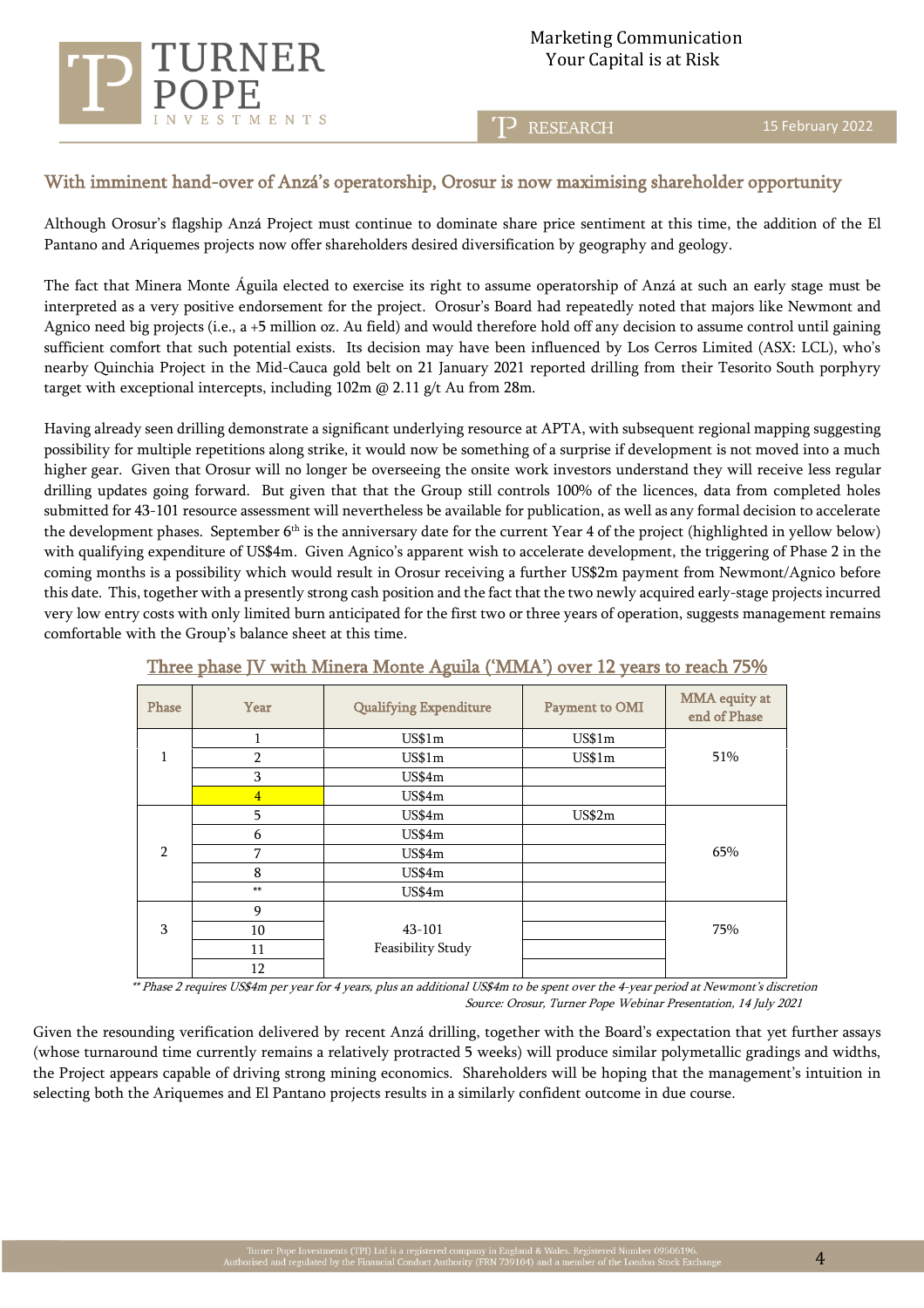

15 February 2022

## THIS DOCUMENT IS NOT FOR PUBLICATION, DISTRIBUTION OR TRANSMISSION INTO THE UNITED STATES OF AMERICA, JAPAN, CANADA OR AUSTRALIA.

#### **Conflicts**

This is a non-independent marketing communication under the rules of the Financial Conduct Authority ("FCA"). The analyst who has prepared this report is aware that Turner Pope Investments (TPI) Limited ("TPI") has a relationship with the company covered in this report. Accordingly, the report has not been prepared in accordance with legal requirements designed to promote the independence of investment research and is not subject to any prohibition on dealing by TPI or its clients ahead of the dissemination of investment research.

TPI manages its conflicts in accordance with its conflict management policy. For example, TPI may provide services (including corporate finance advice) where the flow of information is restricted by a Chinese wall. Accordingly, information may be available to TPI that is not reflected in this document. TPI may have acted upon or used research recommendations before they have been published.

#### Risk Warnings

Retail clients (as defined by the rules of the FCA) must not rely on this document.

Any opinions expressed in this document are those of TPI's research analyst. Any forecast or valuation given in this document is the theoretical result of a study of a range of possible outcomes and is not a forecast of a likely outcome or share price.

The value of securities, particularly those of smaller companies, can fall as well as rise and may be subject to large and sudden swings. In addition, the level of marketability of smaller company securities may result in significant trading spreads and sometimes may lead to difficulties in opening and/or closing positions. Past performance is not necessarily a guide to future performance and forecasts are not a reliable indicator of future results. AIM is a market designed primarily for emerging or smaller companies and the rules of this market are less demanding than those of the Official List of the UK Listing Authority; consequently, AIM investments may not be suitable for some investors. Liquidity may be lower and hence some investments may be harder to realise.

#### Specific disclaimers

TPI acts as Joint Broker to Orosur Mining Inc. ('Orosur') which is listed on the AIM Market of the London Stock Exchange ('AIM') and the Toronto Stock Exchange ('TSX'). TPI's private and institutional clients may hold, subscribe for or buy or sell Orosur's securities.

Opinions and estimates in this document are entirely those of TPI as part of its internal research activity. TPI has no authority whatsoever to make any representation or warranty on behalf of Orosur.